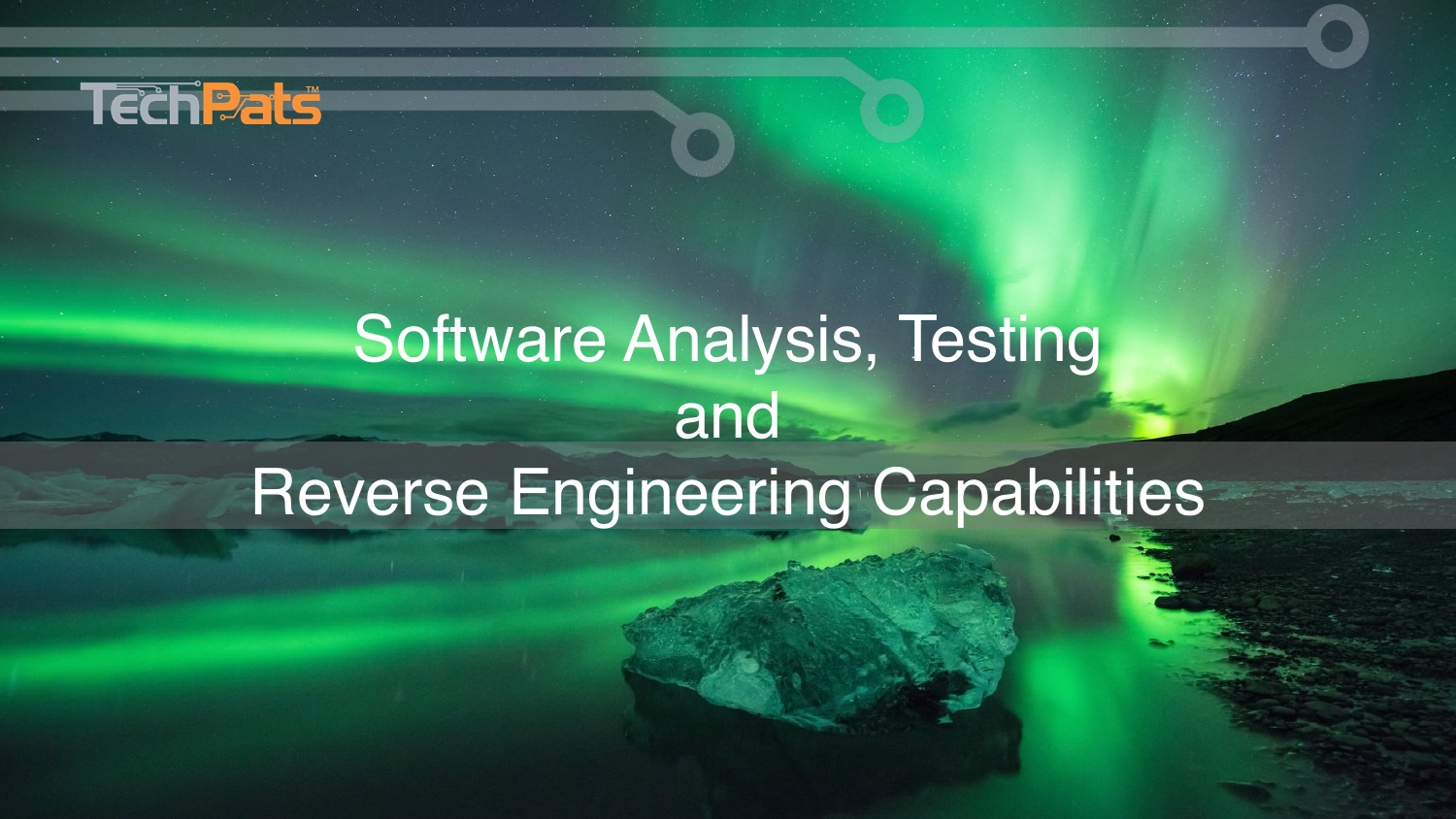# Technical Capabilities

- **Software Analysis, Testing and RE**
- Wireless Testing and RE
- Semi/Systems Testing and RE
- Digital Media/Video Testing and RE

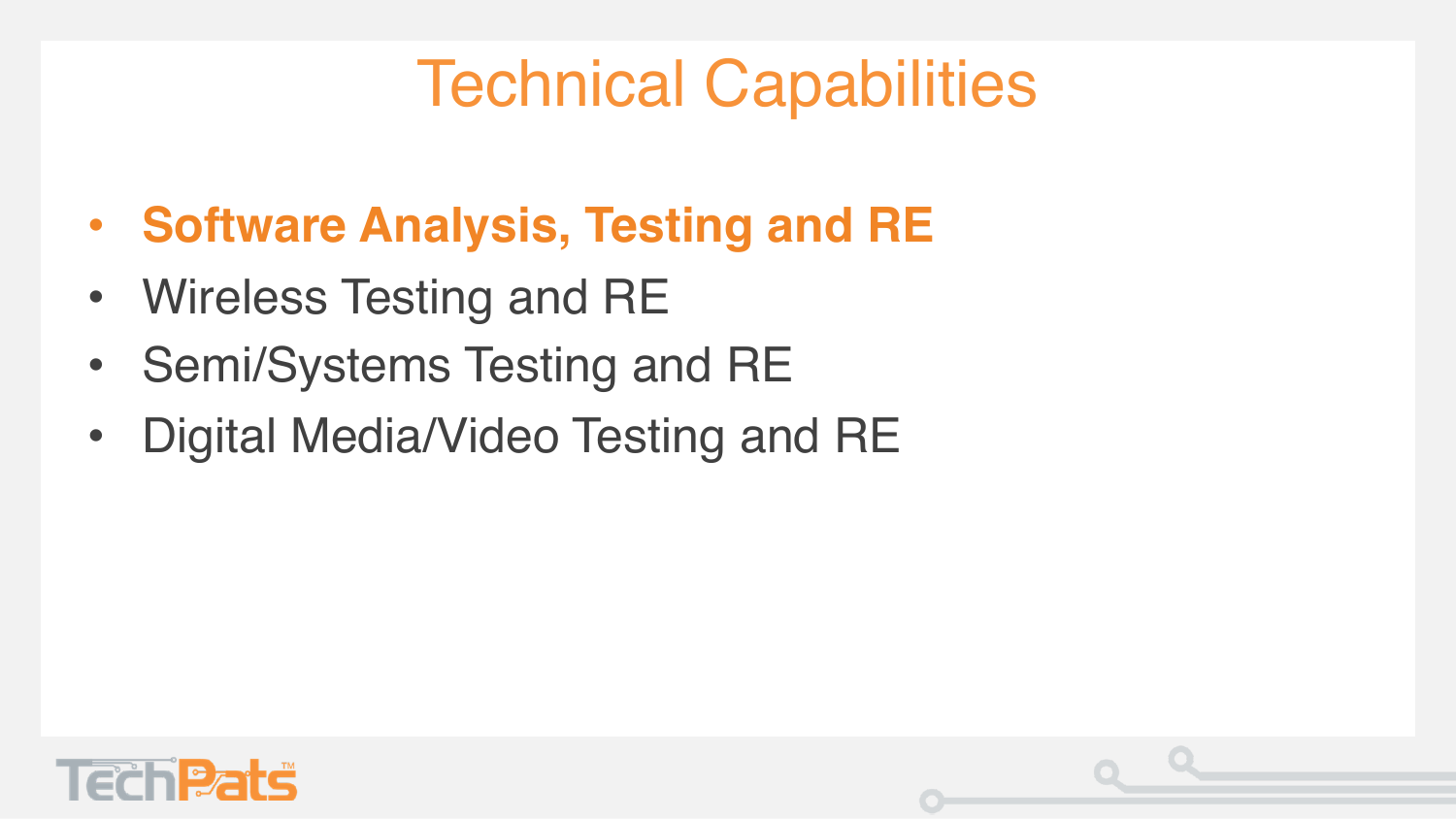### Testing & Reverse Engineering Scope

- **Connectivity**
- **Mobility**
- **Security**
- **Location**
- **Media**
- **Code extraction**
	- **Decompile**
	- **Disassembly**
- **Device identification**
- **Functional testing**

• **Teardown**

- **Package RE** • **Process RE**
- **Circuit RE**
- **Algorithm analysis**
- **System software**

• **Mobile OS**

• **Embedded OS** • **Cloud software**

SIERA **Semiconductor Modules Firmware Operating C Systems Systems Applications Services Software RE and Testing Lab Hardware RE and Testing Lab Hardware RE and Testing Lab Hardware RE and Testing Lab**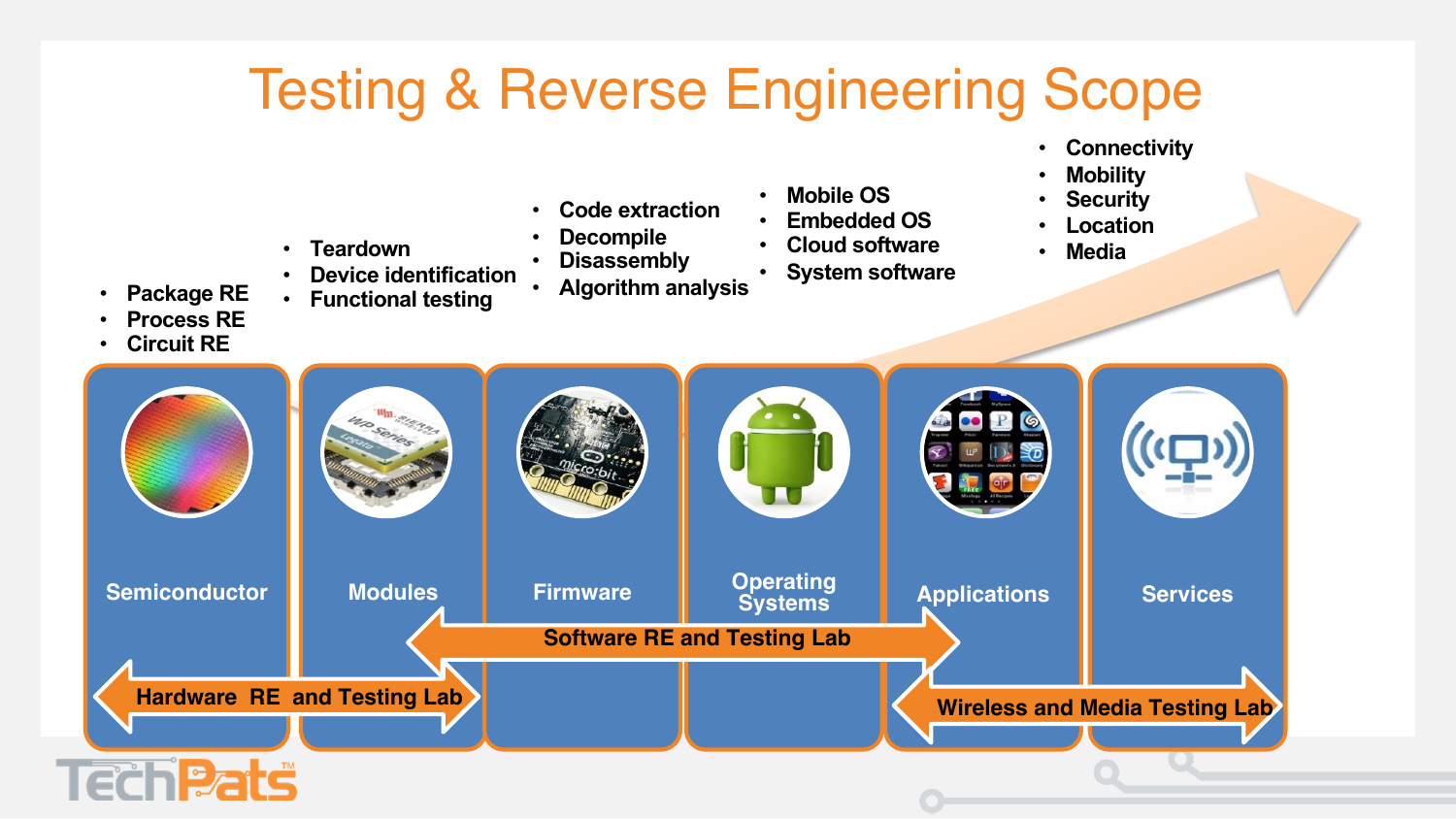### **Outline**

- Software Expertise
- Software Reverse Engineering Process
- Examples of recent projects



**Confidential** 

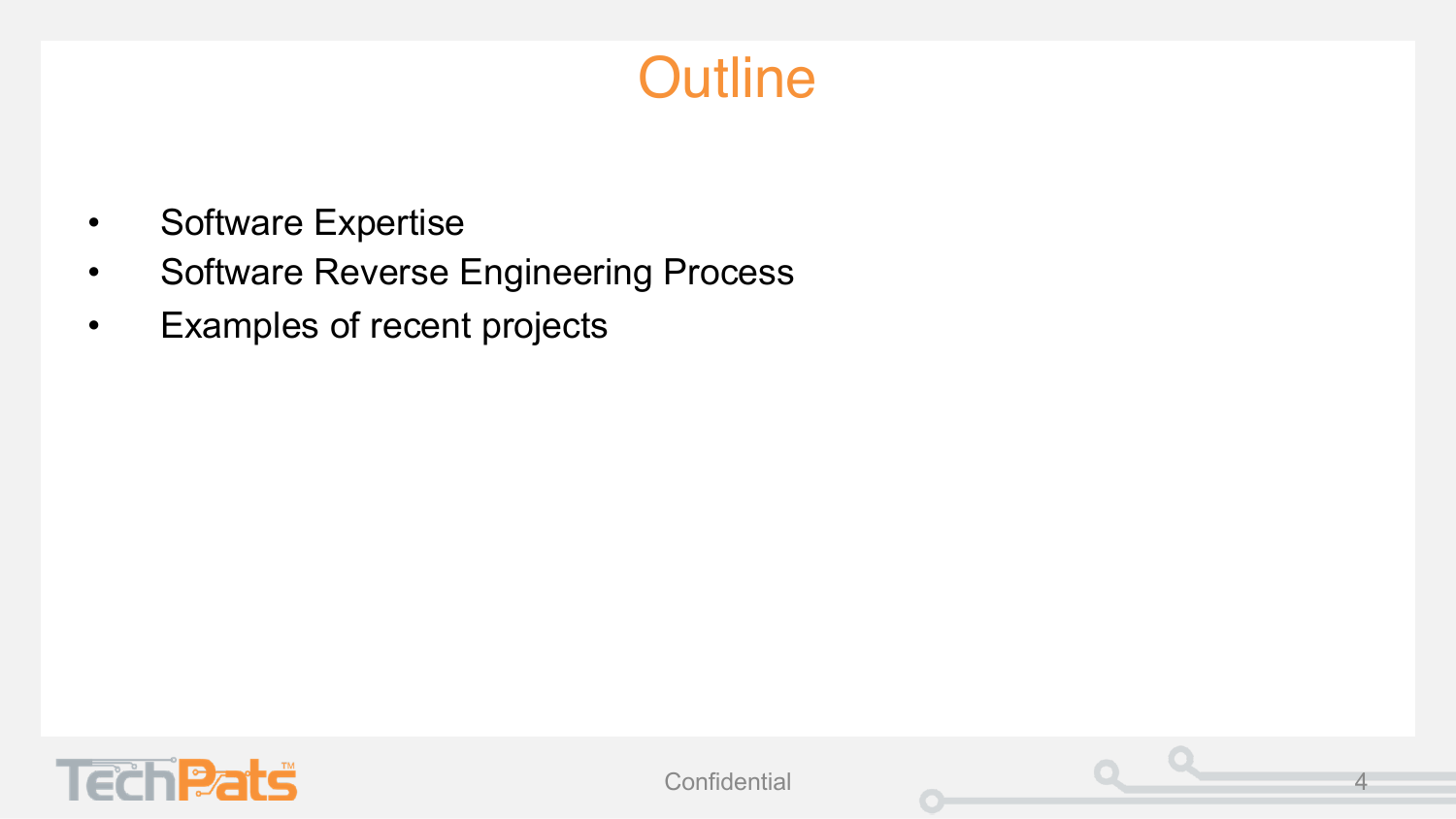### Software Experts

Team of experts with development experience at all software levels and for various applications:

- Firmware/Embedded Systems
- Security & Encryption
- System-level software
- Application software
- Operating systems
- Cloud computing
- Source Code

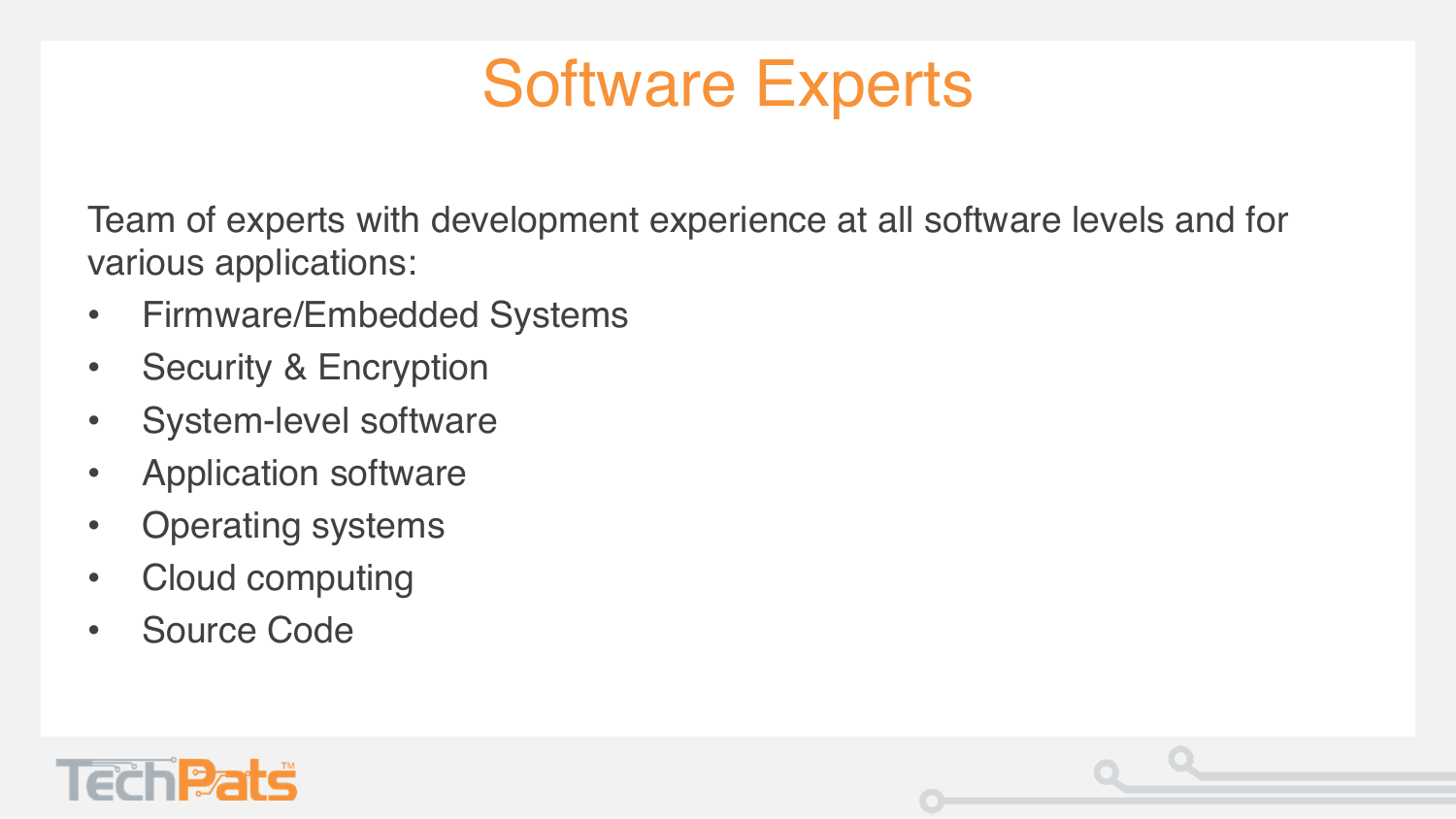### Software Analysis, RE and Testing Experience

- Firmware Extraction and Analysis:
	- o Connectivity: Ethernet, USB, WiFi
	- o Memories: DDR, Flash
	- o Audio and Video encoders
	- o DSP engines
	- Processor cores
- System and App Software Analysis:
	- o Range of programming languages from Assembly to Java, Python, etc…
	- o Networking: variety of communications protocols
	- o Databases: Oracle, Informix, DB2, SQL, MySql
	- o User interfaces
	- o Drivers: wired and wireless controllers, flash controllers

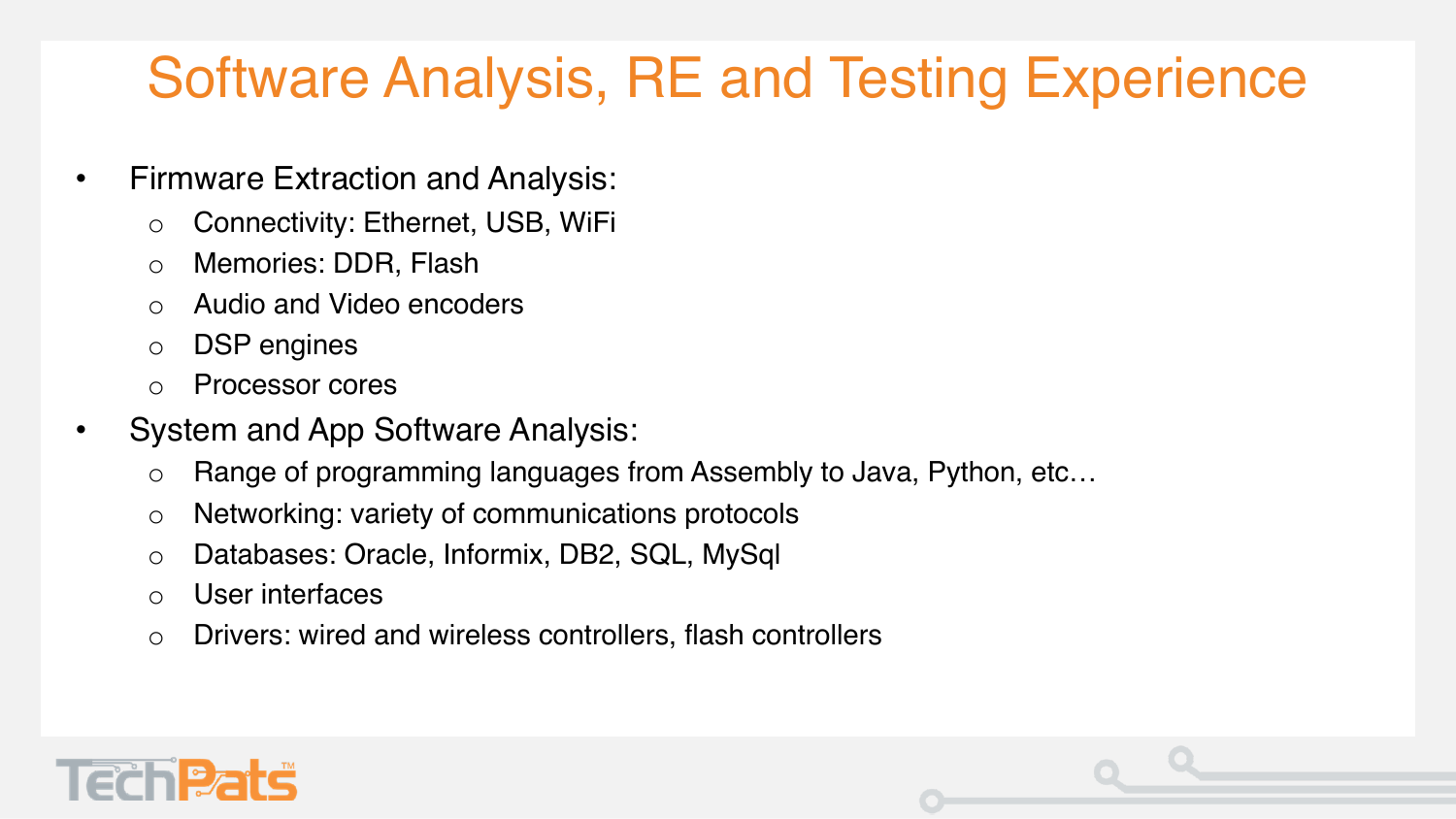### Software Analysis, RE and Testing Experience

- Operating systems internals and applications:
	- o Range of operating systems: VxWorks,
	- o Linux, OSx, Android, Windows, etc…
- Security:
	- o PKI, Fraud detection, Secure e-mails
	- o Authentication Systems, Smart Card, Biometrics

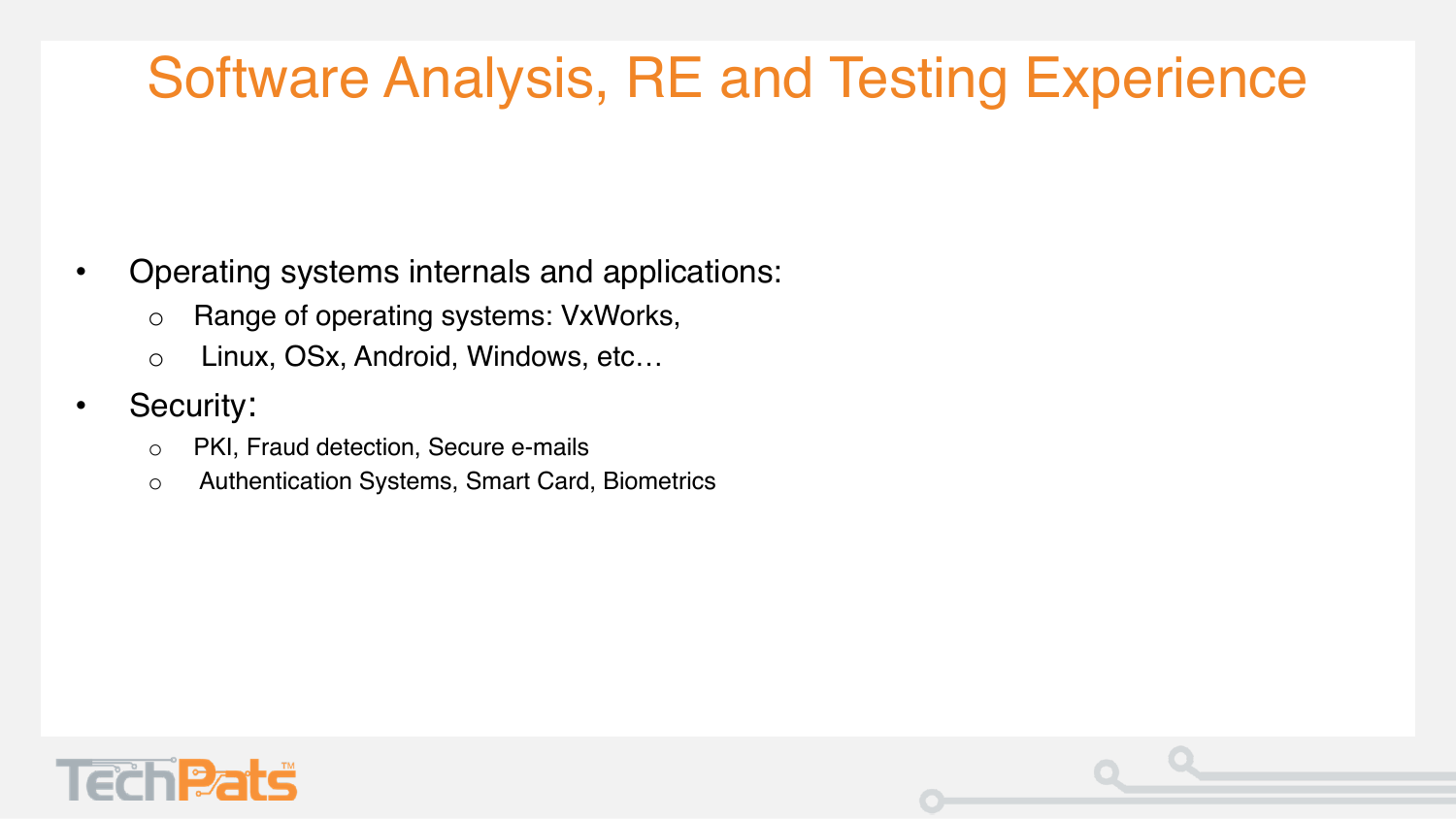### Types of Analyses

#### • Static Analysis

- o Analysis without code execution (Effective in producing evidence)
- o Analysis of both source code and compiled code
- o Use of use cutting edge tools like Ghidra, IDA Pro, and BinaryNinja to analyze the binaries.

#### • Dynamic Analysis

- o Analysis through code execution (Effective in showing actual code being implemented)
- o Monitor and "hook" the running code to more intricately understand the inner workings of the application under investigation.
- Use of a number of tools to gather run-time data

### • Binary Dissection

- o Use of tools like Wireshark and Scapy to observe and model network communications.
- o Tools for decrypting of communications between a device and a cloud
- o Bus monitoring tools and logic analyzers to observe digital communications between components.

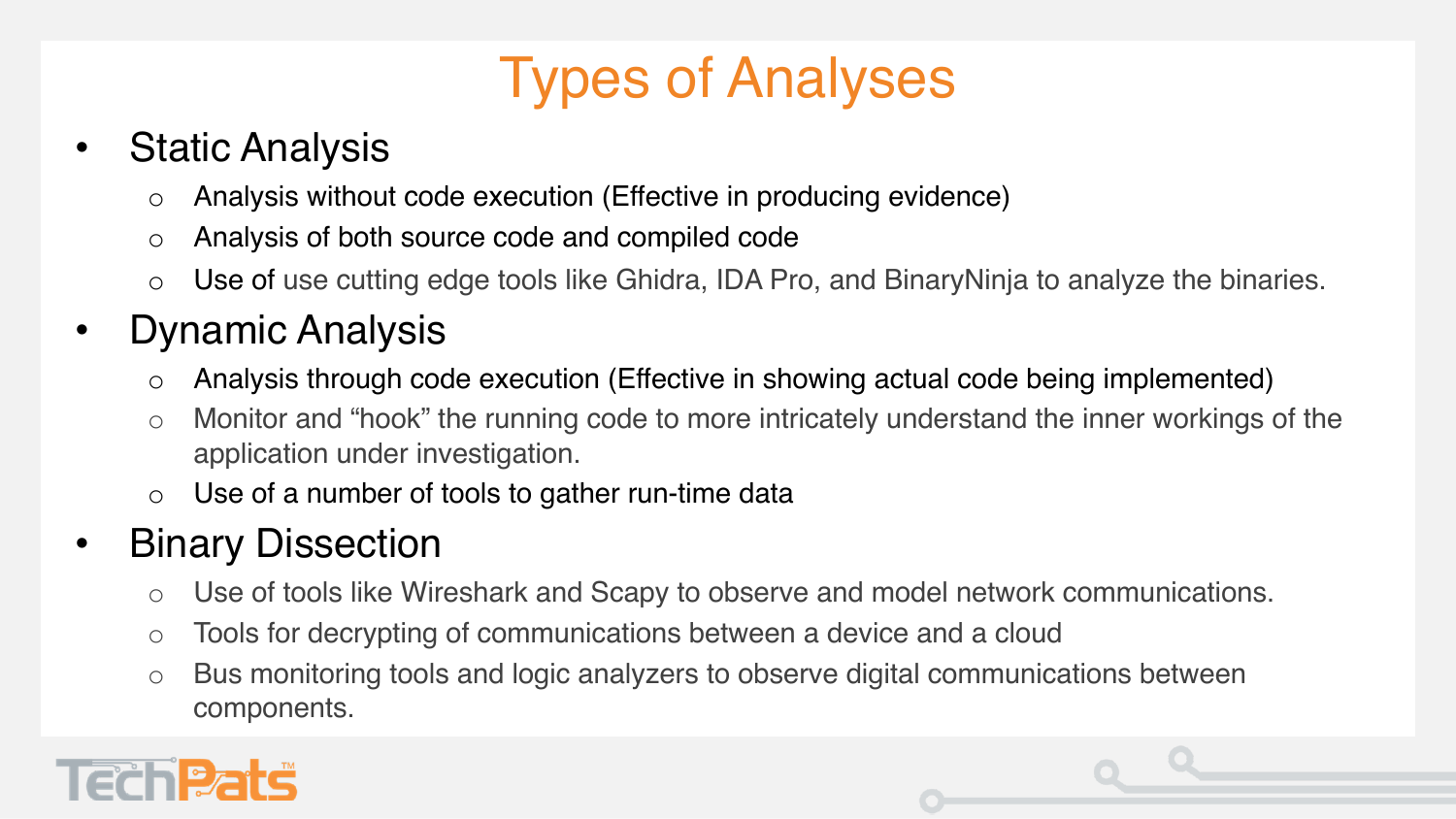### Approach at Accessing Firmware/Software and Analysis

#### • **Consider Accessibility of firmware/Software**

- $\circ$  Is the source code available (e.g. Publicly available Android source code)
- o What are other techniques available to access the firmware
	- Extraction of Flash content via HW or SW mechanisms (e.g. Runtime mechanisms, Routing, etc…)
- **Extract the firmware content from Flash device using selected mechanism**
- **Prepare extracted firmware for analysis** 
	- o Bit flip, decryption, disassembly, de-compilation, etc …
- **Analysis of de-compiled firmware**

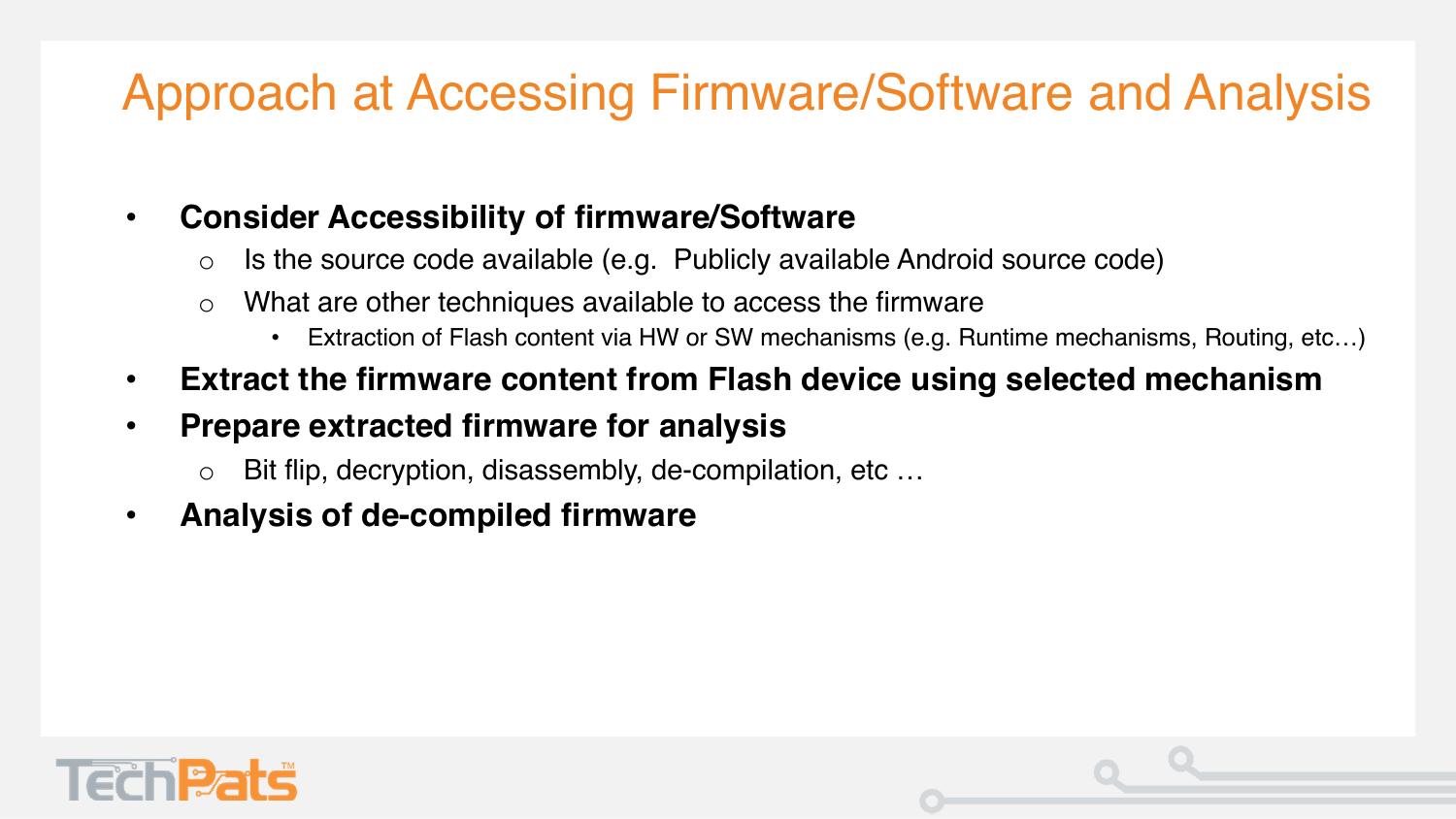### Recent Firmware Analysis Projects

- Set Top Box analysis
- Secure world (TrustZone) in cell phones, TVs, laptops and tablets
- Garbage Collection of processes in cell phones, TVs, laptops and tablets
- Embedded systems booting sequence analysis for network switch products
- User authentication module of a client server secure application
- Qualcomm Hexagon DSP analysis
- Android phone firmware analysis for noise cancellation

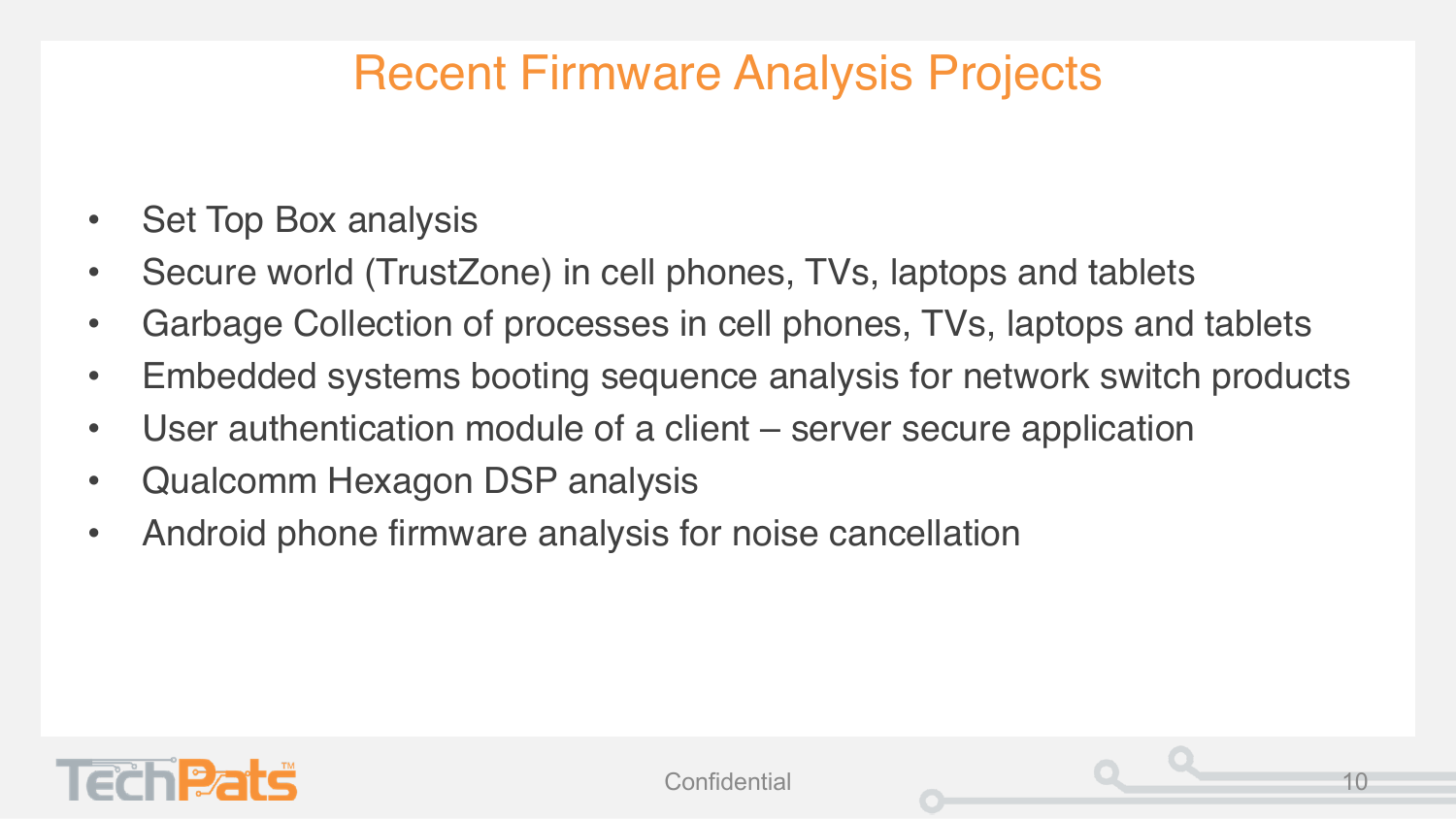### Example Projects

- Example 1: Secure World (TrustZone) in TV
- Example 2: Garbage Collection of processes in TV
- Example 3: Analysis of baseband chip functionality on a smartphone through a combination of hardware and software/OS testing and data sheet analysis
- Example 4: Tracing a path of video data in a system which simultaneously stores and displays video data
- Example 5: Analysis of a DSP disassembly code to find links between functions of interest